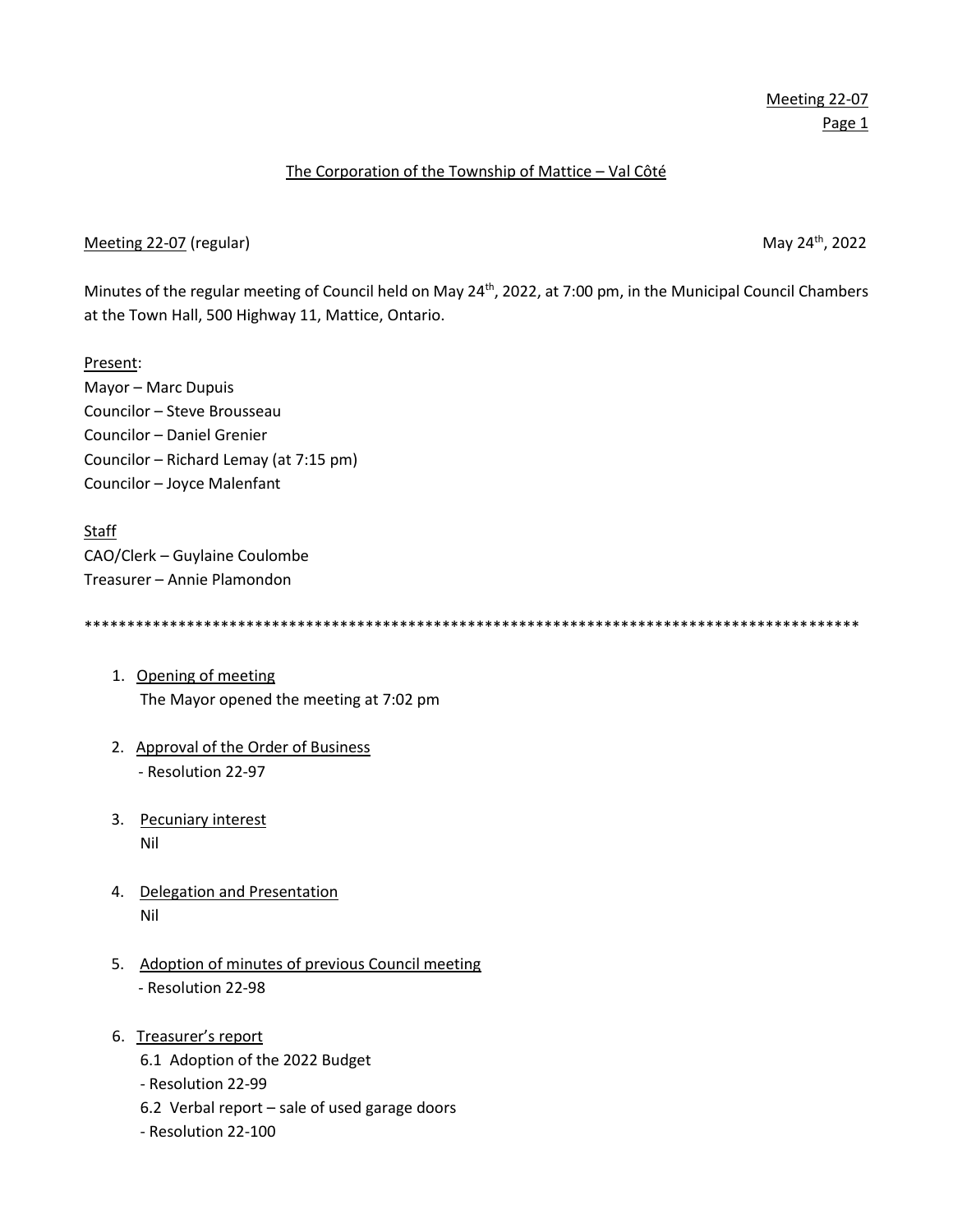## 7. CAO's report

7.1 Resolution/request for support

b) City of Brantford – release of documents - Mohawk Institute

- Resolution 22-101

The following request for support was received and filed: a) City of Cambridge – free public transportation on election day

7.2 Inquiry – sale of chiller - Resolution 22-102

7.3 Municipal policies a) Disposal of surplus assets - Resolution 22-103 b) i) Donations & contributions - Resolution 22-104 ii) Annual list of donations, contributions, and publicity -Resolution 22-105

# 7.4 Garbage collection – follow-up

Define what constitutes a garbage bag and wait for the fall before enforcing this requirement. Leave note explaining why garbage was not picked up. Look for funding to enable the Municipality to supply its residents with the best-suited type of garbage containers.

- Agreed

7.5 Report on various items

a) Meetings/training sessions attended

b) Information

c) Complaints

- Filed

d) For Council's consideration:

i) Parish signs installed in front of the municipal complex – no interest in acquiring the same

- Agreed

7.6 Open air burning

- Resolution 22-106

# 8. Mayor's report

- 8.1 Verbal report of the virtual Bearwise Stakeholder meeting organized by the MNRF on May  $12^{th}$ , 2022
- 8.2 Verbal report on recent developments with the Nord-Aski Family Health Team
- 8.3 Verbal reminder about the upcoming provincial elections.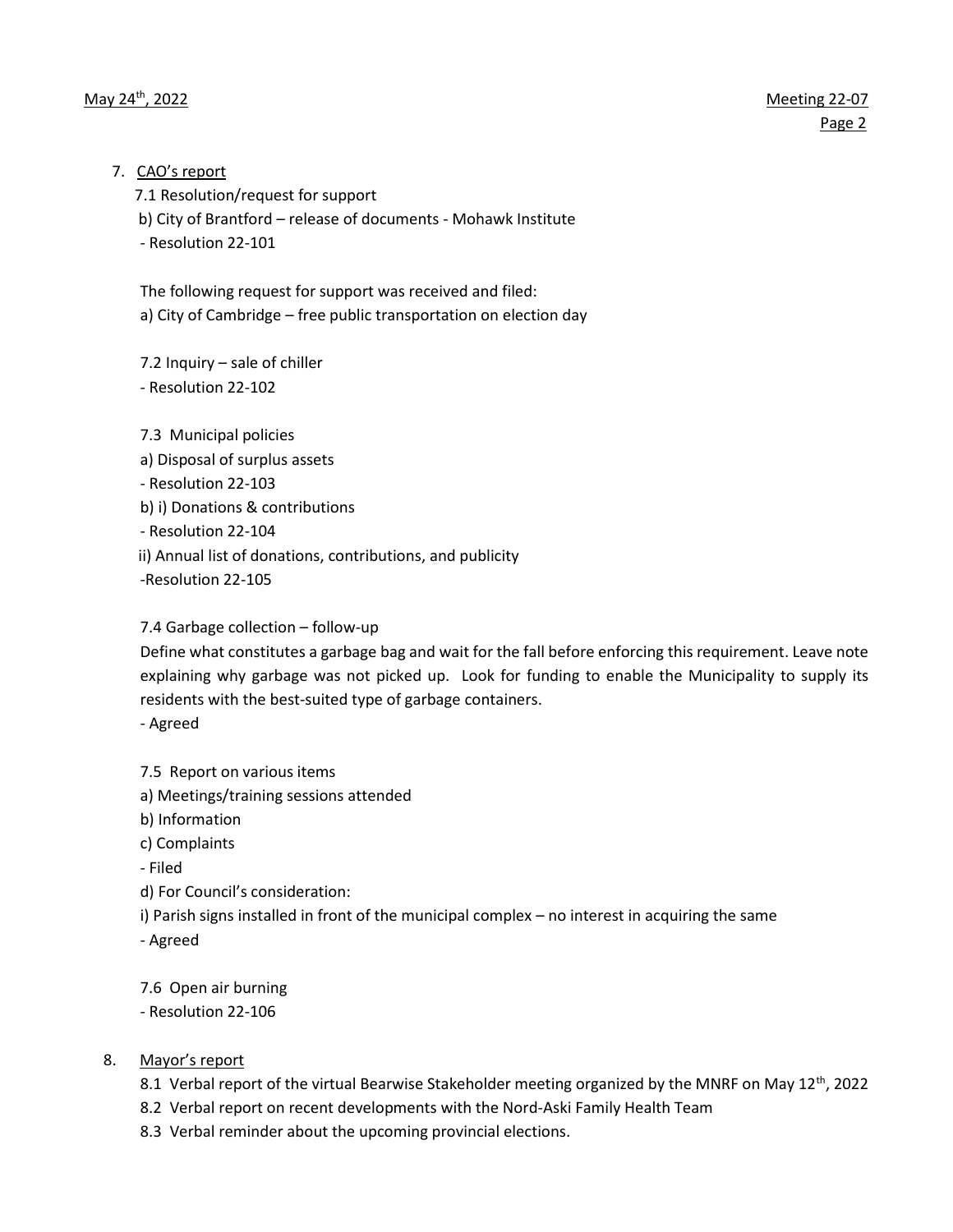- 9. Councilors' reports
	- A. Councilor Brousseau
	- Verbal report of the Local health professionals recruiting committee meetings, held virtually on April 5<sup>th</sup> and on May 3<sup>rd</sup> 2022
	- B. Councilor Grenier
		- Verbal report of the CCEJ meeting held in Hearst earlier today (May 24<sup>th</sup>, 2022)
	- C. Councilor Lemay
	- Nil
	- D. Councilor Malenfant
		- Verbal report of the FONOM Conference held in North Bay from May 9-11<sup>th</sup>, 2022
		- Verbal inquiry into the status of the nuisance beaver situation
		- Verbal complaint about an incident whereby both she and her dog were bitten by a dog. The same dog apparently attacked another dog and is often on the loose. Letter to be sent to the dog owner.

-Agreed

10. By-laws

10.1 By-law no. 925 – Water rates

- Resolution 22-107

10.2 By-law no. 926 – Tax ratios - Resolution 22-108

10.3 By-law no. 927 – Tax rates, penalties and interest - Resolution 22-109

- 11. Caucus
	- a) Caucus Resolution 22-110
	- b) Regular meeting Resolution 22-111

## 12. Minutes/Periodic reports/Correspondence

The following documents were received and filed:

- 12.1 Hours of work April 2022
- 12.2 MNDMNRF changes under the *Aggregate Resources Act*
- 12.3 MTO speed messaging signs (response)
- 12.4 Town of Hearst centennial celebrations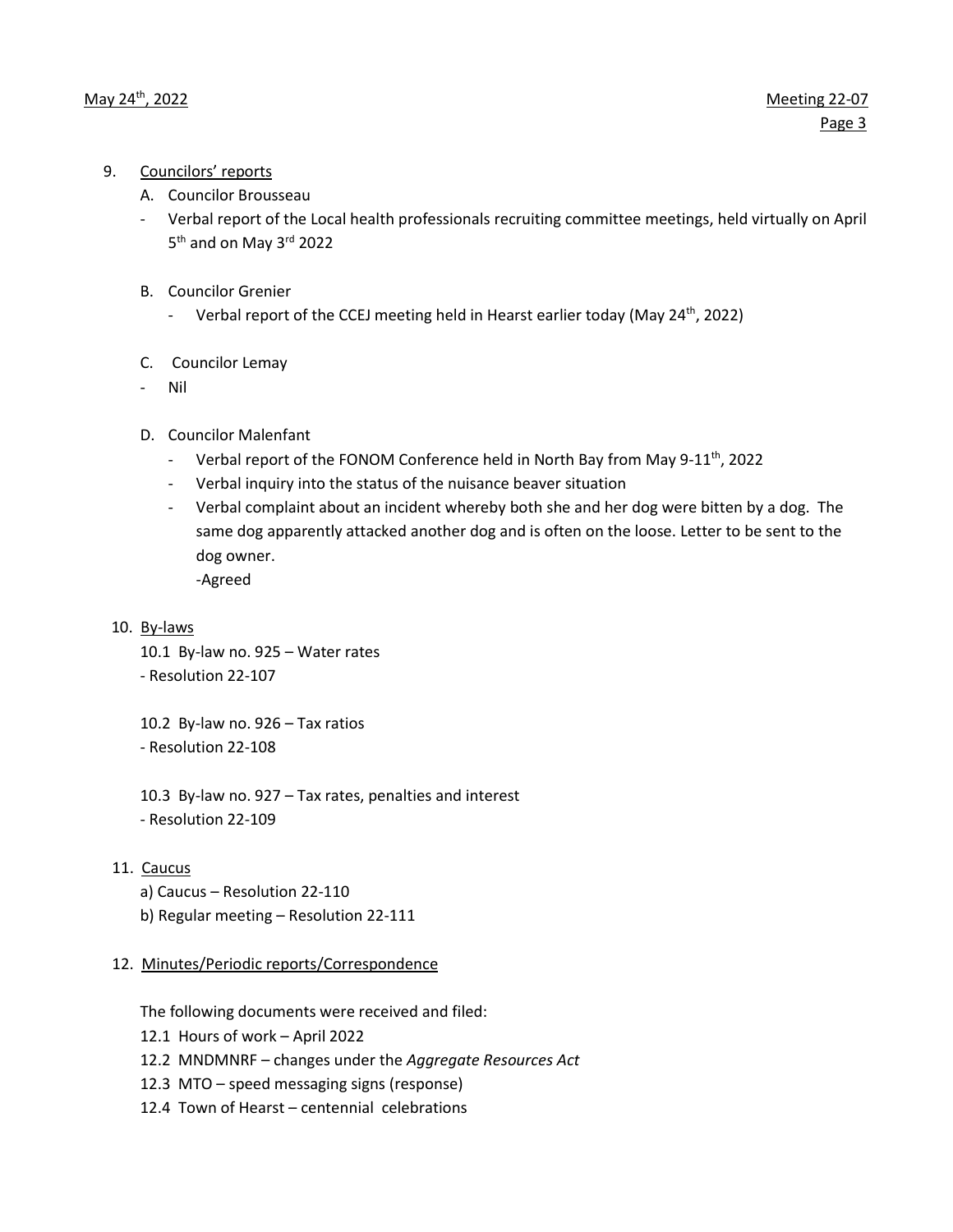13. Resolutions

Agenda **Resolution 22-97: Daniel Grenier – Steve Brousseau** THAT the agenda be hereby accepted. Carried Minutes **Resolution 22-98:** Daniel Grenier - Joyce Malenfant BE IT RESOLVED THAT the minutes of Council's regular meeting 22-06, held on May  $3<sup>rd</sup>$ , 2022, be hereby adopted. Carried Adoption of the 2022 Budget Resolution 22-99: Steve Brousseau – Daniel Grenier BE IT RESOLVED that the 2022 Budget, with revenues and expenditures totaling \$3,099,537.00, be hereby approved as circulated. **Carried Carried** Sale of used garage doors Resolution 22-100: Daniel Grenier – Richard Lemay BE IT RESOLVED THAT both used garage doors that were recently up for public bid be sold to Yvan Blais for the sum of \$125.00 each, plus taxes. Carried Release of documents - Resolution 22-101: Daniel Grenier – Marc Dupuis Mohawk Institute **BE IT RESOLVED THAT Council for the Municipality of Mattice –** Val Côté hereby supports the motion adopted by Council for the City of Brantford on May  $17<sup>th</sup>$ , 2022, requesting the immediate release to the Survivors' Secretariat of all documents in the possession of the Government of Canada or the Government of Ontario and the Anglican Church related to the former Mohawk Institute Residential School, now located on Six Nations of the Grand River Territory, within the geographic boundaries of the City of Brantford, and; BE IT FURTHER RESOLVED THAT a copy of this resolution be forwarded to the City of Brantford and to our federal and provincial government representatives, Carol Hughes and Guy Bourgouin.

Carried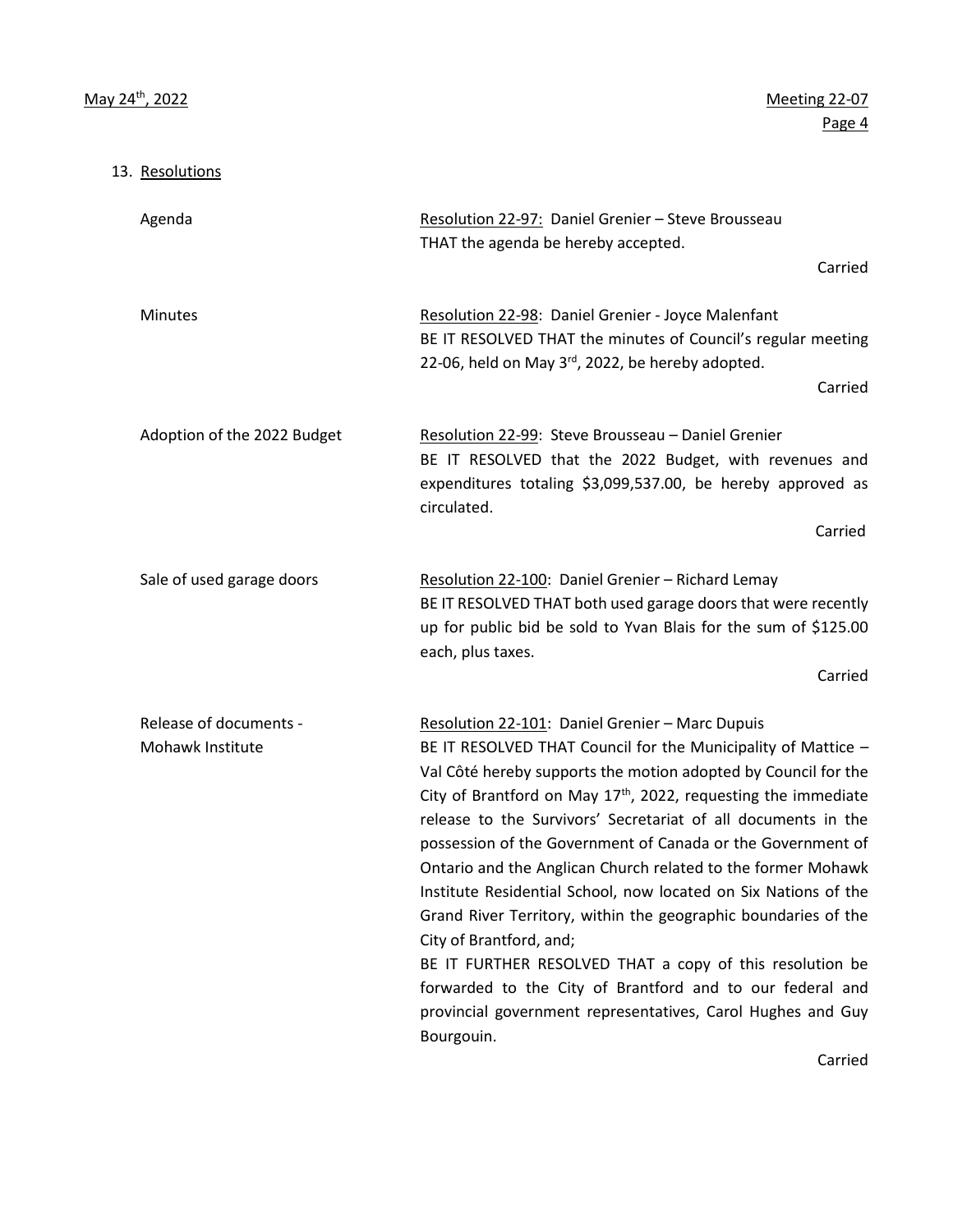| Inquiry - sale of chiller                              | Resolution 22-102: Daniel Grenier - Steve Brousseau<br>WHEREAS the Municipality of Central Manitoulin recently<br>inquired into the possibility of purchasing the sports complex<br>chiller, and;<br>WHEREAS Council is not prepared to take a final and definitive<br>stand on the future of artificial ice surfacing at the sports<br>complex, and;<br>WHEREAS should Council eventually consider the sale of the<br>refrigeration equipment, both the compressors and the chiller<br>would be up for sale;<br>NOW THEREFORE BE IT RESOLVED THAT Council is not prepared<br>to consider the sale of the arena chiller at this point in time.<br>Carried |
|--------------------------------------------------------|-----------------------------------------------------------------------------------------------------------------------------------------------------------------------------------------------------------------------------------------------------------------------------------------------------------------------------------------------------------------------------------------------------------------------------------------------------------------------------------------------------------------------------------------------------------------------------------------------------------------------------------------------------------|
| Disposal of surplus assets                             | Resolution 22-103: Joyce Malenfant - Richard Lemay<br>BE IT RESOLVED THAT the revised version of the municipal policy<br>pertaining to the disposal of surplus assets be hereby approved<br>as circulated.<br>Carried                                                                                                                                                                                                                                                                                                                                                                                                                                     |
| Donations & contributions                              | Resolution 22-104: Steve Brousseau - Joyce Malenfant<br>BE IT RESOLVED THAT the municipal policy on municipal<br>donations and contributions be hereby approved as circulated.<br>Carried                                                                                                                                                                                                                                                                                                                                                                                                                                                                 |
| Annual list of donations,<br>contributions & publicity | Resolution 22-105: Daniel Grenier - Joyce Malenfant<br>BE IT RESOLVED THAT the annual list of municipal donations,<br>contributions and publicity be hereby approved as circulated.<br>Carried                                                                                                                                                                                                                                                                                                                                                                                                                                                            |
| Open air burning                                       | Resolution 22-106: Steve Brousseau - Daniel Grenier<br>BE IT RESOLVED THAT an invoice with the prescribed fine and<br>costs be sent to the home owner who lost control of the open air<br>burning on its property, requiring the intervention of the fire<br>department, and;<br>BE IT RESOLVED THAT warning letters be sent to all individuals<br>that, to our knowledge, either proceeded with open air burning<br>in a prohibited area or without obtaining a permit earlier this<br>month, and;<br>BE IT FURTHER RESOLVED THAT the CAO/Clerk amend By-law no.<br>863 as discussed.                                                                    |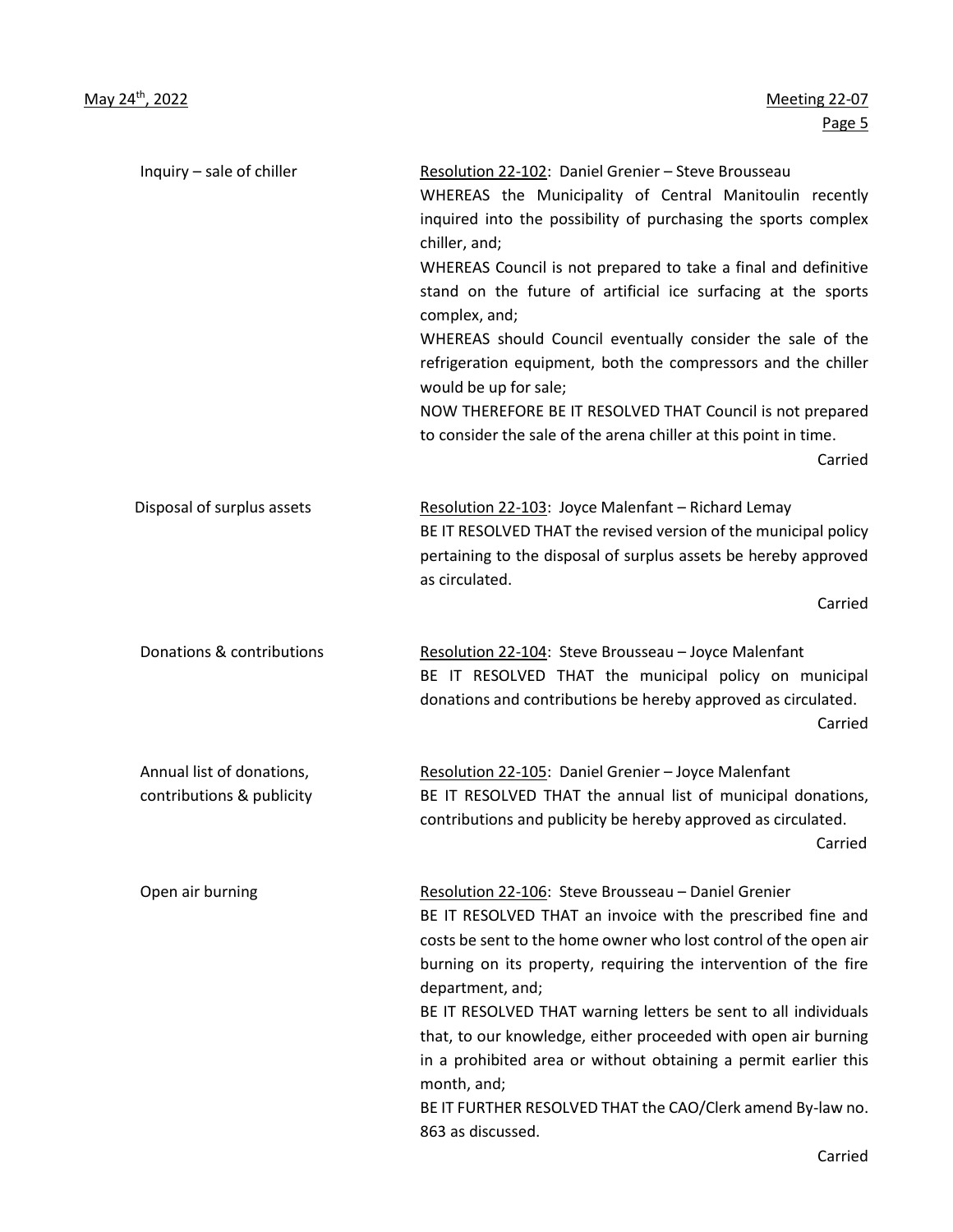**Page 6 Page 6** 

| Resolution 22-107: Steve Brousseau - Daniel Grenier<br>BE IT RESOLVED THAT By-law no. 925, being a By-law to establish<br>water rates for 2022, be hereby adopted.                                                                                                                                                                                                                                             | By-law no. 925       |
|----------------------------------------------------------------------------------------------------------------------------------------------------------------------------------------------------------------------------------------------------------------------------------------------------------------------------------------------------------------------------------------------------------------|----------------------|
| Carried                                                                                                                                                                                                                                                                                                                                                                                                        |                      |
| Resolution 22-108: Joyce Malenfant - Richard Lemay<br>BE IT RESOLVED THAT By-law no. 926, being a By-law to establish<br>tax ratios for 2022, be hereby adopted.<br>Carried                                                                                                                                                                                                                                    | By-law no. 926       |
| Resolution 22-109: Steve Brousseau - Daniel Grenier<br>BE IT RESOLVED THAT By-law no. 927, being a By-law to provide<br>for the adoption of tax rates and to further provide for penalty<br>and interest in default of payment thereof for 2022, be hereby<br>adopted.<br>Carried                                                                                                                              | By-law no. 927       |
| Resolution 22-110: Richard Lemay - Joyce Malenfant<br>BE IT RESOLVED THAT Council go into closed meeting at 8:35 pm<br>to discuss the disposition of land, information supplied in<br>confidence by a third party and labour relations.                                                                                                                                                                        | Caucus               |
| Carried<br>Resolution 22-111: Daniel Grenier - Steve Brousseau<br>BE IT RESOLVED THAT the regular meeting of Council resume at<br>9:50 pm.<br>Carried                                                                                                                                                                                                                                                          | Regular meeting      |
| Resolution 22-112: Daniel Grenier - Joyce Malenfant<br>BE IT RESOLVED THAT the CAO enter into an agreement with the<br>owners of the property located at 191, Mgr Proulx Avenue, in<br>Mattice, for the rental of the section of land on which currently<br>sits one of their sheds, said agreement to provide for an annual<br>fee of \$25.00 and to include use, liability and notice provisions.<br>Carried | Rental of land       |
| Resolution 22-113: Daniel Grenier - Steve Brousseau<br>WHEREAS Council wishes to be consistent in its treatment of<br>management staff vacation entitlement, and;<br>WHEREAS the Treasurer, Annie Plamondon, became entitled to<br>four (4) weeks of vacation in 2020;                                                                                                                                         | Vacation entitlement |